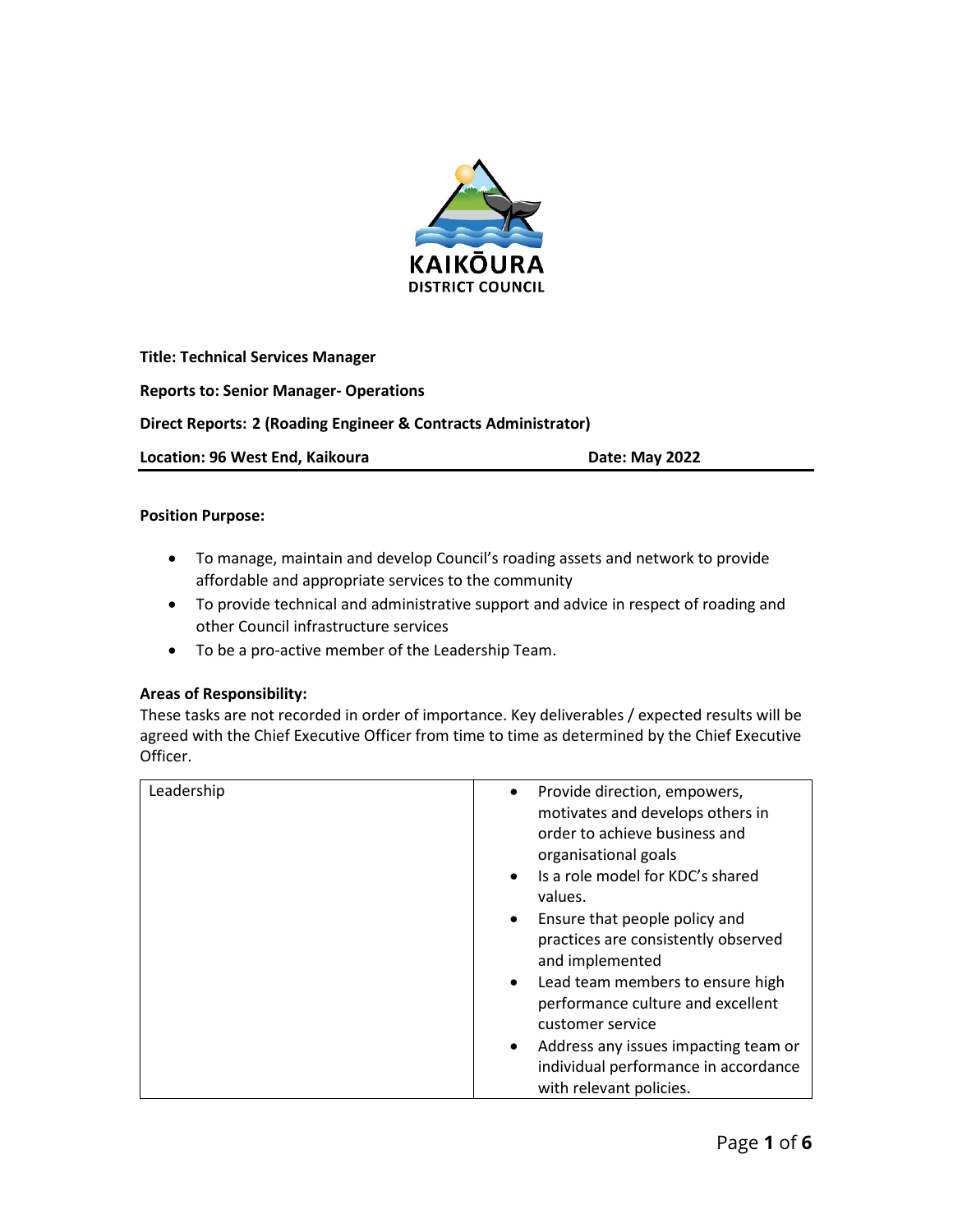| <b>Asset and Network Planning</b> | Develop and maintain the Council's<br>$\bullet$<br>Roading Asset Management System<br>including population with data to<br>effectively support long term<br>planning<br>Develop, review and maintain Activity<br>and Asset Management Plans for<br>Council's roading assets<br>Manage and coordinate the planning<br>٠<br>for roading<br>Prepare and submit forecasts,<br>estimates and programmes to NZTA<br>and lead any subsequent negotiations<br>Make presentations to Council and to<br>government agencies on technical<br>concepts and plans.                                                                                                                                                                                                                                                                                                                                                                                          |
|-----------------------------------|------------------------------------------------------------------------------------------------------------------------------------------------------------------------------------------------------------------------------------------------------------------------------------------------------------------------------------------------------------------------------------------------------------------------------------------------------------------------------------------------------------------------------------------------------------------------------------------------------------------------------------------------------------------------------------------------------------------------------------------------------------------------------------------------------------------------------------------------------------------------------------------------------------------------------------------------|
| Service & Project Delivery        | Manage the operation and<br>$\bullet$<br>maintenance of Council's roading<br>assets and networks<br>Assume role of Council's<br>development engineer, assessing<br>infrastructural impacts (roading and<br>other) of proposed developments,<br>liaising with developers and setting<br>associated conditions<br>Manage or assist Works Manager in<br>managing infrastructure projects<br>(potentially including projects relating<br>to infrastructure other than roading)<br>as assigned by the Senior Manager<br>Operations<br>Undertake or assist in the<br>development, procurement and<br>management of maintenance,<br>operations and construction contracts<br>in respect of roading and other<br>infrastructural activities<br>Monitor, review and report key<br>infrastructural services performance<br>indicators and customer services data<br>to ensure regulatory compliance and<br>to enable enhancement of service<br>delivery. |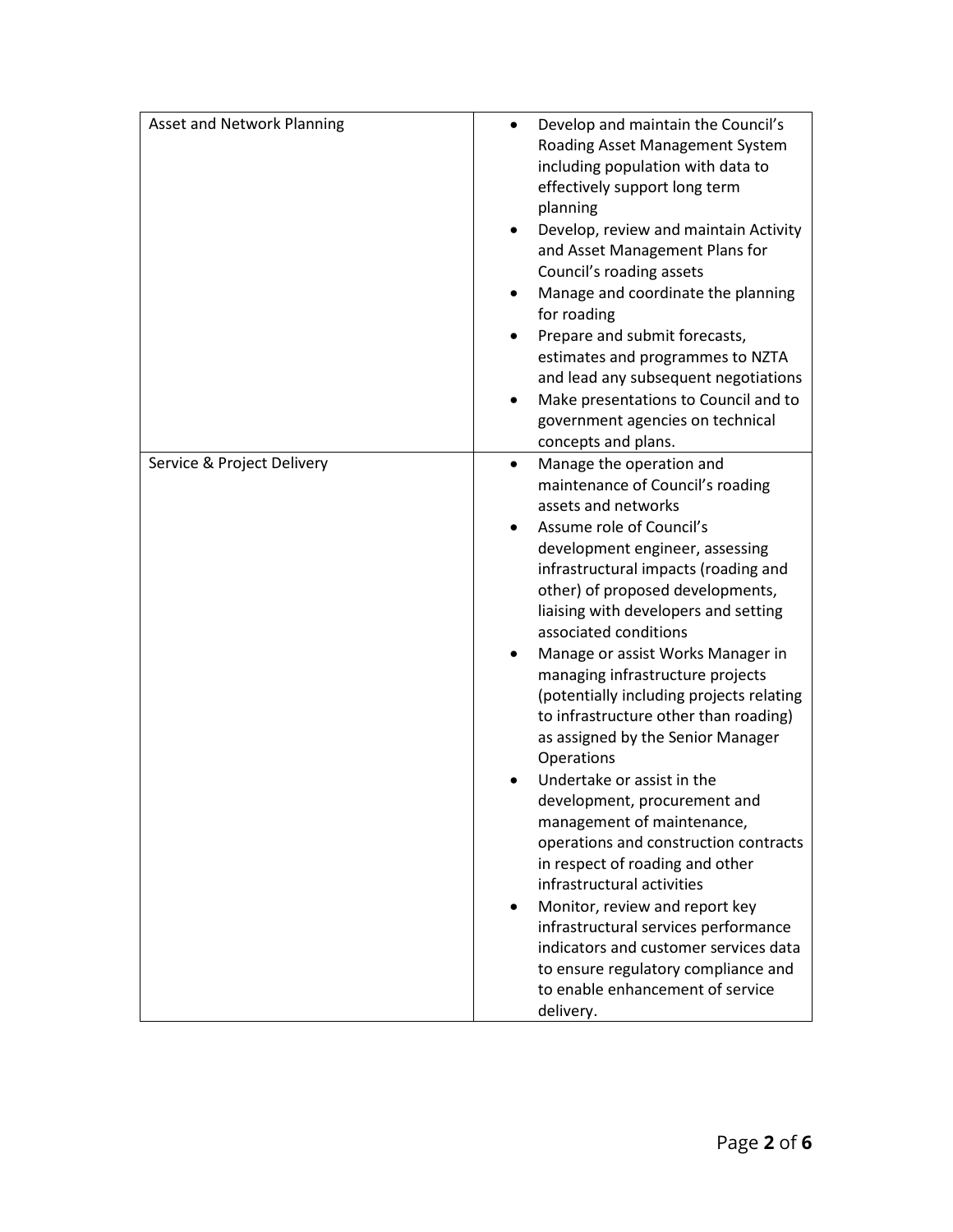| Health & Safety    | Support the maintenance of a safe              |
|--------------------|------------------------------------------------|
|                    |                                                |
|                    | work environment both internal and             |
|                    | external in areas of responsibility            |
|                    | Apply KDC health & safety systems,             |
|                    | encouraging employee participation             |
|                    | & striving for continuous                      |
|                    | improvement in health and safety.              |
|                    | Ensure contractors are meeting                 |
|                    | health and safety obligations.                 |
| Financial          | Plan and manage roading budgetary<br>$\bullet$ |
|                    | needs for Council annual and long              |
|                    | term plans                                     |
|                    | Plan, apply for and secure third party         |
|                    | funding including NZTA                         |
|                    | Monitor, forecast and report on                |
|                    | assigned budgets for roading and any           |
|                    | other assigned projects including              |
|                    | third party funder requirements                |
| <b>Delegations</b> | Delegated authority as per                     |
|                    | Delegations Manual and Procurement             |
|                    |                                                |
|                    | Policy.                                        |

### **Key Relationships:**

Internal

- Elected Members
- Chief Executive
- Senior Manager Operations
- Senior Manager Corporate Services
- Leadership Team
- Council Staff

External

- Public
- Community Organisations
- Developers
- Contactors and consultants
- Waka Kotahi (NZTA)
- ECan
- Other Councils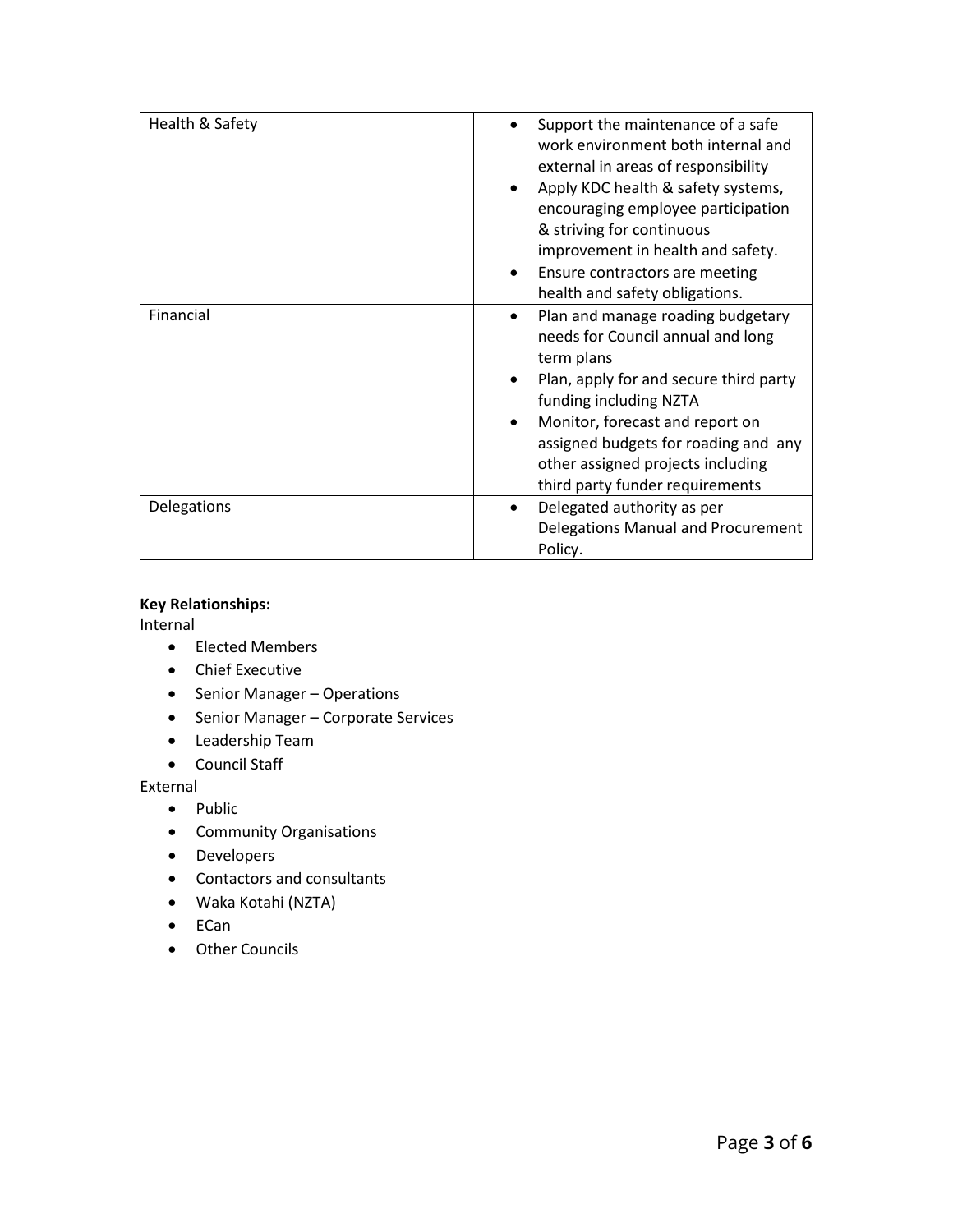# **Person Specification:**

| <b>Skills &amp; Experience</b>                                        | <b>Essential</b> | <b>Desirable</b> |
|-----------------------------------------------------------------------|------------------|------------------|
| Tertiary qualification in engineering.                                | ✓                |                  |
| Experience in leading small multi-disciplinary teams.                 |                  | ✓                |
| Experience of having primary responsibility for the planning and      |                  | ✓                |
| delivery of services to communities, including engagement with        |                  |                  |
| customers                                                             |                  |                  |
| Proven record of delivering and maintaining asset management<br>✓     |                  |                  |
| systems and processes and planning for infrastructure and facilities. |                  |                  |
| High level written and verbal communication skills including          | ✓                |                  |
| the ability to prepare accurate and comprehensive reports,            |                  |                  |
| strategies, plans and programmes.                                     |                  |                  |
| presentation skills.                                                  |                  |                  |
| negotiation skills.                                                   |                  |                  |
| Proven financial acumen and experience with a multi-million dollar    | ✓                |                  |
| budget                                                                |                  |                  |
| Experience of working collaboratively with third party delivery and   |                  | $\checkmark$     |
| funding organisations and agencies                                    |                  |                  |
| Experience in contract development, procurement and management.       | $\checkmark$     |                  |
| Advanced knowledge of MS Office suite                                 | ✓                |                  |

## **Required Competencies:**

| Deciding and Initiating Action              | Takes responsibility for actions, projects and<br>people; takes initiative and works under own<br>direction; initiates and generates activity and<br>introduces changes into work processes; makes<br>quick, clear decisions which may include tough<br>choices or considered risks. Forward planning<br>ability. |
|---------------------------------------------|-------------------------------------------------------------------------------------------------------------------------------------------------------------------------------------------------------------------------------------------------------------------------------------------------------------------|
| Working with People                         | Shows respect for the views and contributions of<br>other team members; shows empathy; listens,<br>supports and cares for others; consults others and<br>shares information and expertise with them; builds<br>team spirit and reconciles conflict; adapts to the<br>team and fits in well.                       |
| Presenting and Communicating<br>Information | Speaks fluently; expresses opinions, information<br>and key points of an argument clearly; makes<br>presentations and undertakes public speaking with<br>skill and confidence; responds quickly to the needs<br>of an audience and to their reactions and<br>feedback; projects credibility.                      |
| <b>Writing and Reporting</b>                | Exceptional attention to detail. Writes<br>convincingly; writes clearly, succinctly and                                                                                                                                                                                                                           |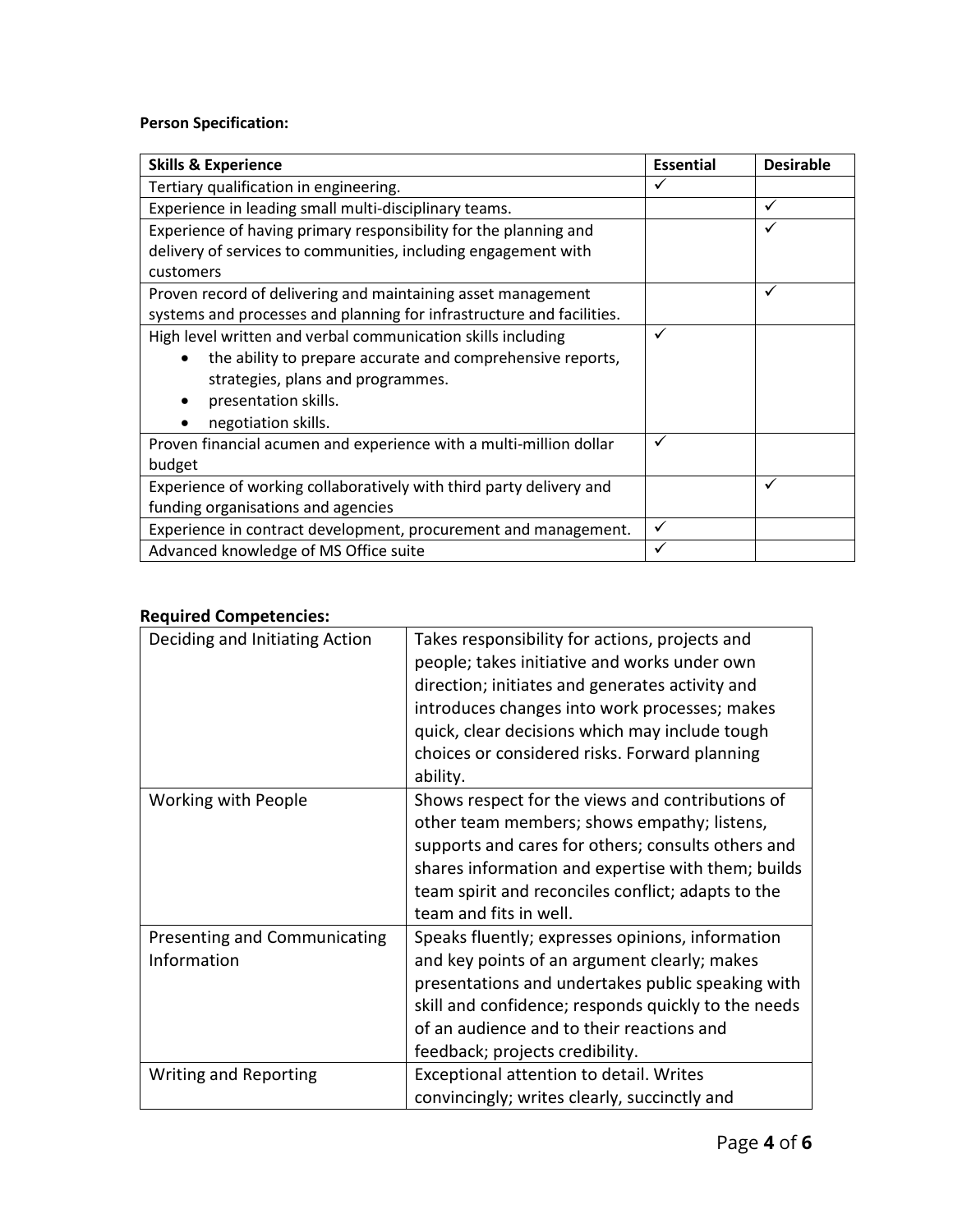|                                                                | correctly; avoids the unnecessary use of jargon or<br>complicated language; writes in a well-structured<br>and logical way; structures information to meet<br>the needs and understanding of the intended                                                                                                                           |
|----------------------------------------------------------------|-------------------------------------------------------------------------------------------------------------------------------------------------------------------------------------------------------------------------------------------------------------------------------------------------------------------------------------|
|                                                                | audience.                                                                                                                                                                                                                                                                                                                           |
| Applying Expertise and<br>Technology                           | Applies specialist and expertise; uses technology to<br>achieve work objectives; develops job knowledge<br>and expertise (theoretical and practical) through<br>continual professional development; demonstrates<br>an understanding of different organisational<br>departments and functions.                                      |
| Delivering Results and Meeting<br><b>Customer Expectations</b> | Focuses on customer needs and satisfaction; sets<br>high standards for quality and quantity; monitors<br>and maintains quality and productivity; works in a<br>systematic, methodical and orderly way;<br>consistently achieves project goals.                                                                                      |
| Persuading and Influencing                                     | Gains clear agreement and commitment from<br>others by persuading, convincing and negotiating;<br>makes effective use of political processes to<br>influence and persuade others; promotes ideas on<br>behalf of oneself or others; makes a strong<br>personal impact on others; takes care to manage<br>one's impression on others |
| Planning and Organising                                        | Sets clearly defined objectives; plans activities and<br>projects well in advance and takes account of<br>possible changing circumstances; identifies and<br>organises resources needed to accomplish tasks;<br>manages time effectively; monitors performance<br>against deadlines and milestones.                                 |
| Leading and Supervising                                        | Provides others with a clear direction; motivates<br>and empowers others; recruits staff of a high<br>calibre; provides staff with development<br>opportunities and coaching; sets appropriate<br>standards of behaviour.                                                                                                           |
| <b>Relating and Networking</b>                                 | Easily establishes good relationships with<br>customers and staff; relates well to people at all<br>levels; builds wide and effective networks of<br>contacts; uses humour appropriately to bring<br>warmth to relationships with others.                                                                                           |
| Adapting and Responding to<br>Change                           | Adapts to changing circumstances; tolerates<br>ambiguity; accepts new ideas and change<br>initiatives; adapts interpersonal style to suit                                                                                                                                                                                           |